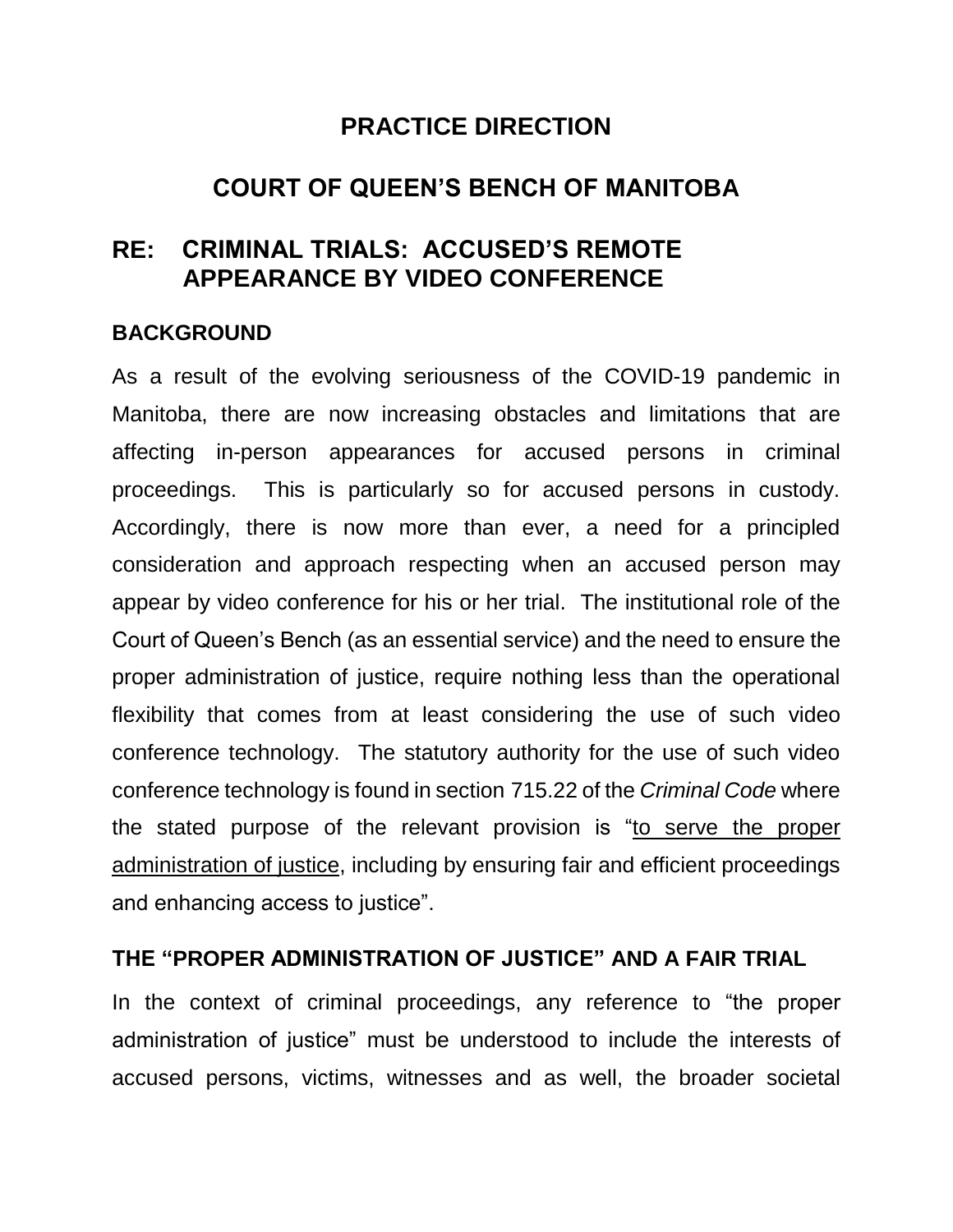interest of knowing and perceiving that the justice system and the judiciary (and the essential service it performs even in a pandemic) continue, to the extent possible, to function in a way so as to bring to any serious criminal proceeding, a needed finality and closure.

In any discussion of the "proper administration of justice", the fundamental objective of our criminal justice system is that an accused receive a fair trial. A fair trial occurs when an accused is able to make full answer and defence. This is a right guaranteed by section 7 of the *Charter.* As stated by Justice McLachlin (as she then was) in *R. v. O'Connor*, 1995 CanLII 51 (SCC), [1995] 4 S.C.R. 411, at paragraph 193, "[w]hat constitutes a fair trial takes into account not only the perspective of the accused, but the practical limits of the system of justice and the lawful interests of others involved in the process…What the law demands is not perfect justice, but fundamentally fair justice."

#### **THE INHERENT JURISDICTION OF THE COURT OF QUEEN'S BENCH TO REGULATE ITS PROCEEDINGS IN A WAY SO AS TO ENSURE THE PROPER ADMINISTRATION OF JUSTICE**

In *Ontario v. Criminal Lawyers' Association of Ontario*, 2013 SCC 43, at paragraph 26, Karakatsanis J. acknowledged that the inherent jurisdiction of superior courts provides powers that are indeed essential to the administration of justice and the maintenance of the rule of law in the Constitution. That would include those residual powers required to permit the courts to fulfill the judicial function of administering justice according to the law in a regular, orderly and effective manner subject of course to any statutory provisions.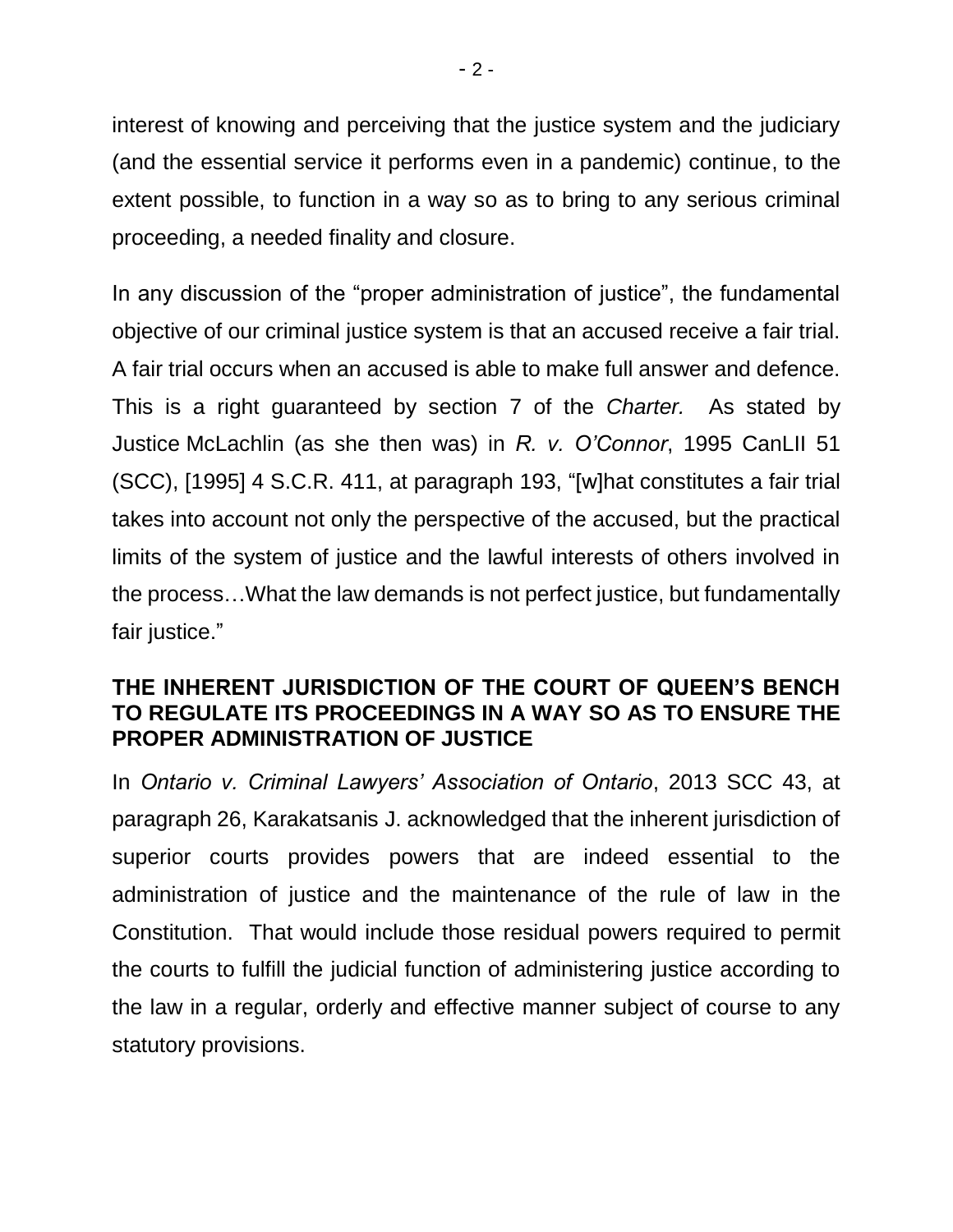In *R. v. Anderson*, 2014 SCC 41, at paragraph 58, Moldaver J. noted as follows:

Superior courts possess inherent jurisdiction to ensure that the machinery of the court functions in an orderly and effective manner: *R. v. Cunningham*, 2010 SCC 10, [2010] 1 S.C.R. 331, at para. 18; *Ontario v. Criminal Lawyers' Association of Ontario*, 2013 SCC 43, [2013] 3 S.C.R. 3, at para. 26. Similarly, in order to function as courts of law, statutory courts have implicit powers that derive from the court's authority to control its own process: *Cunningham*, at para. 18….

In *R. v. Cunningham*, 2010 SCC 10, Rothstein J. noted at paragraph 18, as follows:

Superior courts possess inherent jurisdiction to ensure they can function as courts of law and fulfil their mandate to administer justice [citation omitted]. Inherent jurisdiction includes the authority to control the process of the court, prevent abuses of process, and ensure the machinery of the court functions in an orderly and effective manner. As counsel are key actors in the administration of justice, the court has authority to exercise some control over counsel when necessary to protect its process. …

Finally, I note the comments of Cromwell J. in *Endean v. British Columbia*,

2016 SCC 42, where at paragraph 60, he observed:

I mentioned earlier that the superior courts' inherent jurisdiction is a residual source of power which a superior court may draw on in order to ensure due process, prevent vexation and to do justice according to law between the parties. One aspect of these inherent powers is the power to regulate the court's process and proceedings: Jacob, at pp. 25 and 32-40. As Master Jacob put it, "it is difficult to set the limits upon the powers of the court in the exercise of its inherent jurisdiction to control and regulate its process, for these limits are coincident with the needs of the court to fulfil its judicial functions in the administration of justice": p. 33. In short, inherent jurisdiction, among other things, empowers a superior court to regulate its proceedings in a way that secures convenience, expeditiousness and efficiency in the administration of justice.

In the context of a pandemic, the proper administration of justice requires the Court to act so as to ensure both the access to and delivery of justice in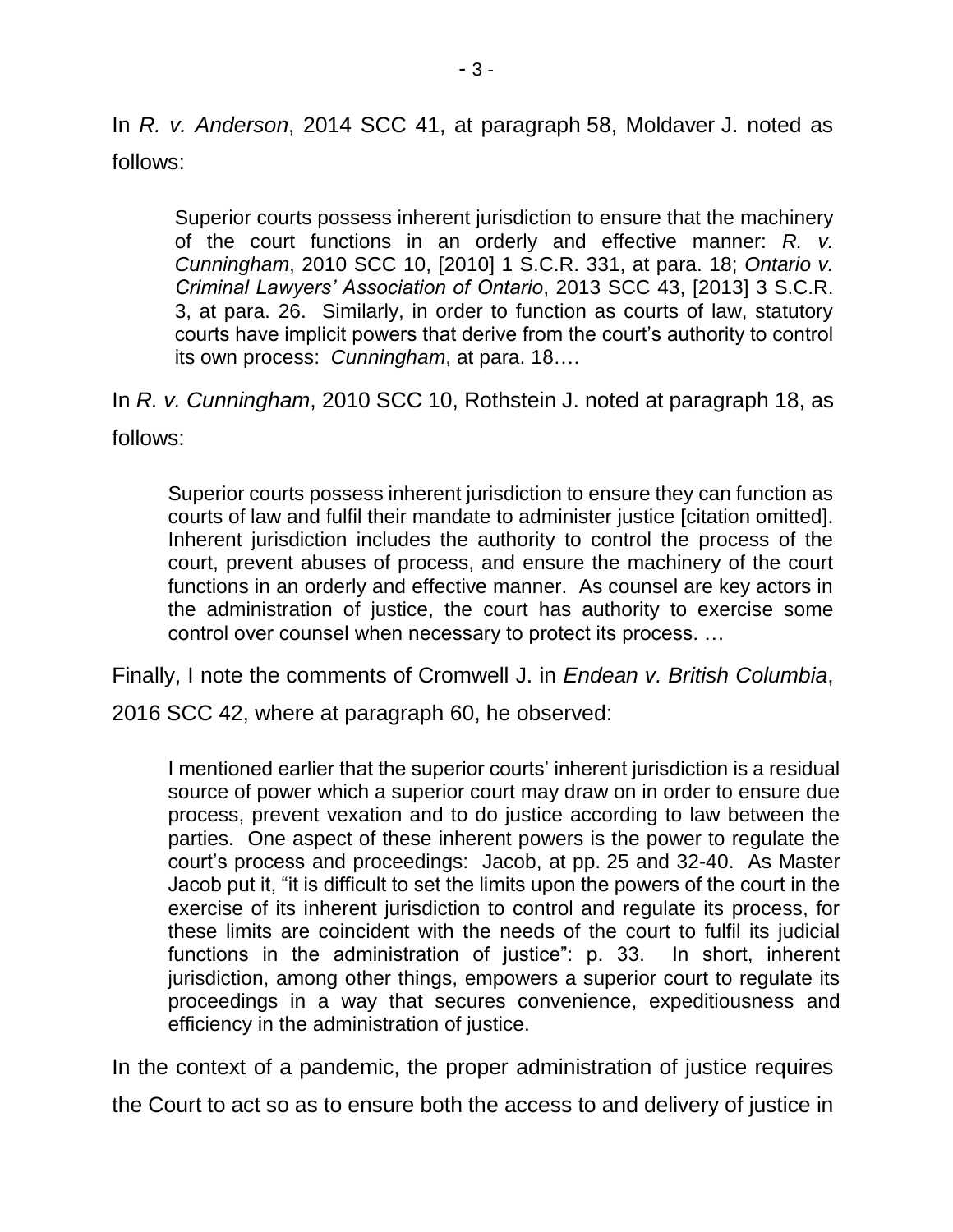ways that although new, nonetheless represent processes that are fair and equitable.

### **VIDEO CONFERENCE AS A NECESSARY ALTERNATIVE TO THE ADJOURNING OF A TRIAL**

Since the onset of the pandemic, the use of technology has become increasingly normalized in the Court of Queen's Bench. For some time now, in the realm of criminal proceedings, the Court, possessed as it is of its inherent jurisdiction as a superior court, has insisted on and has successfully provided for appearances by audio and video conferences at the hearings of pre-trial conferences, resolution conferences, case management conferences, bails, bail reviews, motions, summary conviction appeals and sentencings. Given the evolution of the pandemic and the Court's inherent jurisdiction to ensure the always pressing imperative of the proper administration of justice, the need has now arisen to more clearly examine how, in the event that an accused cannot be present for his or her trial, the use of video conference may present a viable alternative to the adjourning of the trial. It is now well established that the adjournment of scheduled criminal trials in the Court of Queen's Bench occurs only in the most exceptional circumstances and such adjournments happen only upon the application to the Chief Justice or his or her designate.

# **THE COURT'S OVERSIGHT ROLE OVER THE ADJOURNMENT OF SCHEDULED TRIALS**

This Practice Direction is meant to now more specifically stipulate the procedures, presumptions and relevant factors that will govern those situations where an accused is unable to be present in Court during the whole of his or her trial and where as a result, the trial risks being adjourned.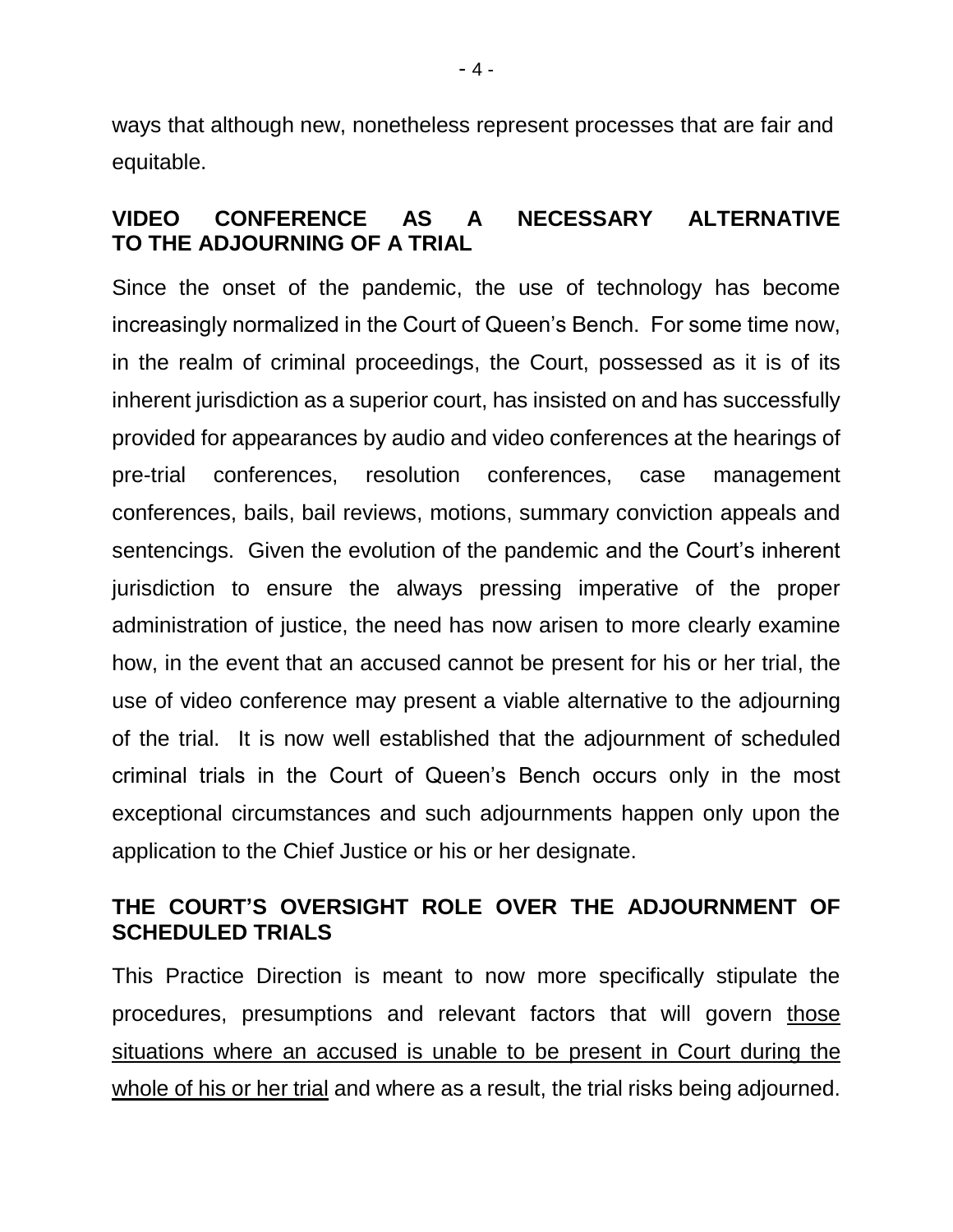In other words, this Practice Direction will address for example, those situations where:

- i. the accused is not able to be present in Court for his or her trial;
- ii. the trial would and should otherwise not be adjourned (as determined by the Chief Justice or his or her designate); and
- iii. the accused is nonetheless still able to appear remotely by video conference.

In such circumstances, an application will be required so as to permit the Court to exercise its oversight function prior to adjourning any criminal trial in order to determine whether the trial in question is one that may proceed with the accused appearing at the trial by video conference. That determination will be made pursuant to the procedure and reference points set out in this Practice Direction and more foundationally, such determinations will be made mindful of sections 715.22 and 715.23 of the *Criminal Code.* 

Any determination respecting whether the accused's trial should proceed with the accused's appearance by video conference, will involve by necessity, a principled consideration of how, in the unique circumstances of the COVID-19 pandemic, the "proper administration of justice" may be achieved. Such a principled consideration will recognize that in the context of the Court's consideration of all of the various relevant factors to be addressed and balanced, the Court's determination will frequently involve situations of "colliding interests" or "rights in tension" over which the Court must exercise both its functions of oversight and adjudication. Those colliding interests and rights may include not only the accused's right to a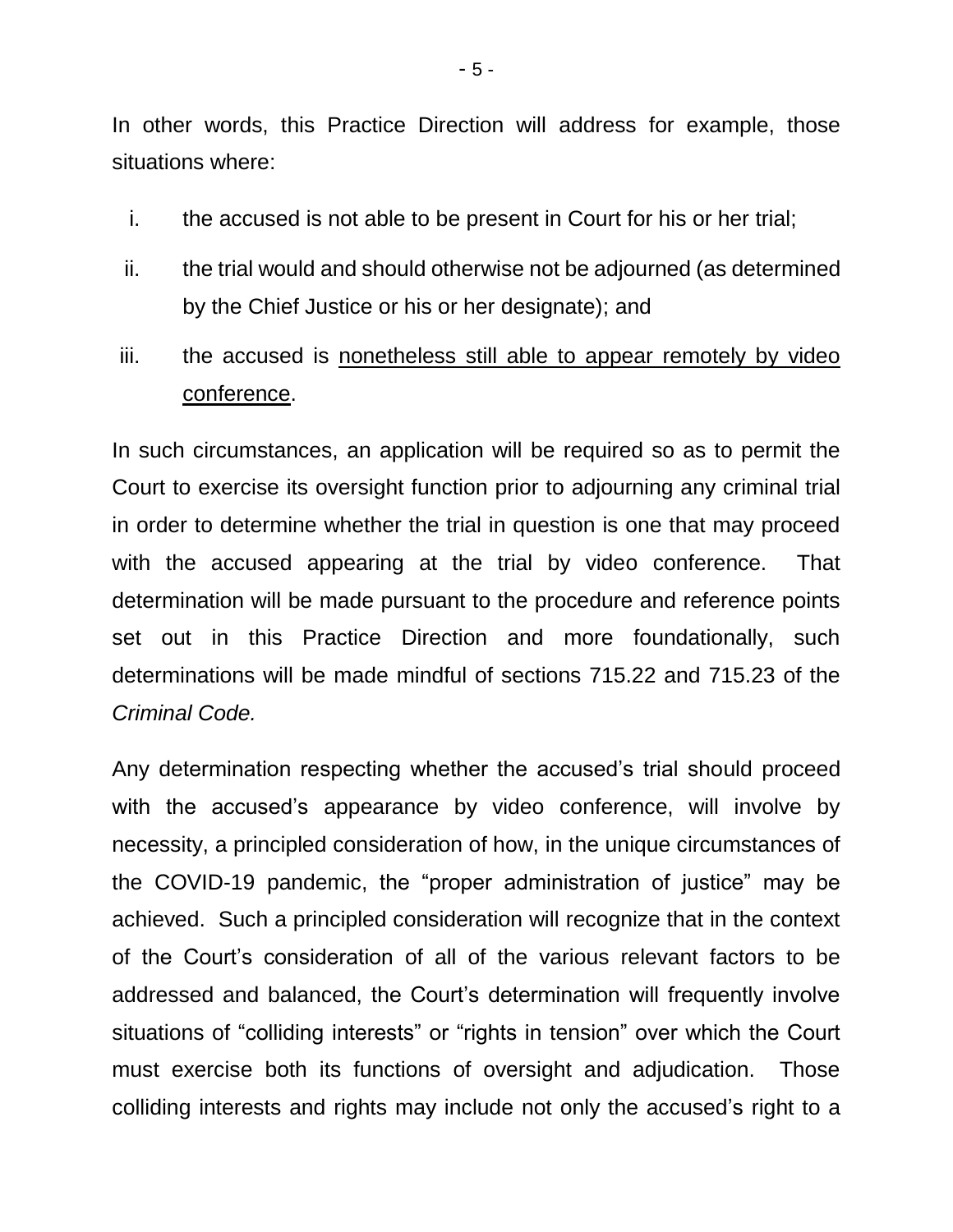trial within a reasonable time and not only his or her right to be present at his or her trial, but also the constitutionalized principle of judicial independence as it relates to the Court's administrative/institutional control of its present and future scheduling and allocation of its limited human and infrastructural resources (see *Ontario v. Criminal Lawyers' Association of Ontario,* at paragraph 40)*.* No less part of this mix is the broader societal interest that relates to the potential consequences of adjourned trials for victims, witnesses and the citizenry generally, all of whom have an important interest in finality and closure.

### **THE REQUIRED EXPLORATION AND ENQUIRY BY THE COURT (IRRESPECTIVE OF THE POSITION OF THE CROWN OR THE ACCUSED) INTO THE POSSIBILITY OF HAVING THE ACCUSED APPEAR BY VIDEO CONFERENCE PRIOR TO ANY ADJOURNMENT OF THE TRIAL**

Given the Court's oversight function and its concern for the administration of justice (properly and broadly understood), the Court wishes to underscore that even if, in the context of a criminal trial, the issue of delay is implicitly or explicitly waived by the accused, through for example, his or her refusal to proceed by video conference (perhaps causing the Crown itself to be less concerned about delaying a trial), it does not follow that the Court will automatically adjourn the trial. It must be remembered that the important implications and concerns surrounding the issue of delay as noted in *R. v. Jordan*, 2016 SCC 27, are not concerns that attach to the exclusive domain of the criminal law. In other words, adjourning a criminal trial where it is possible to proceed in an otherwise fair and equitable manner by way of video conference, could, at least in a superior court, have prejudicial implications for the rescheduling of either that matter, other criminal matters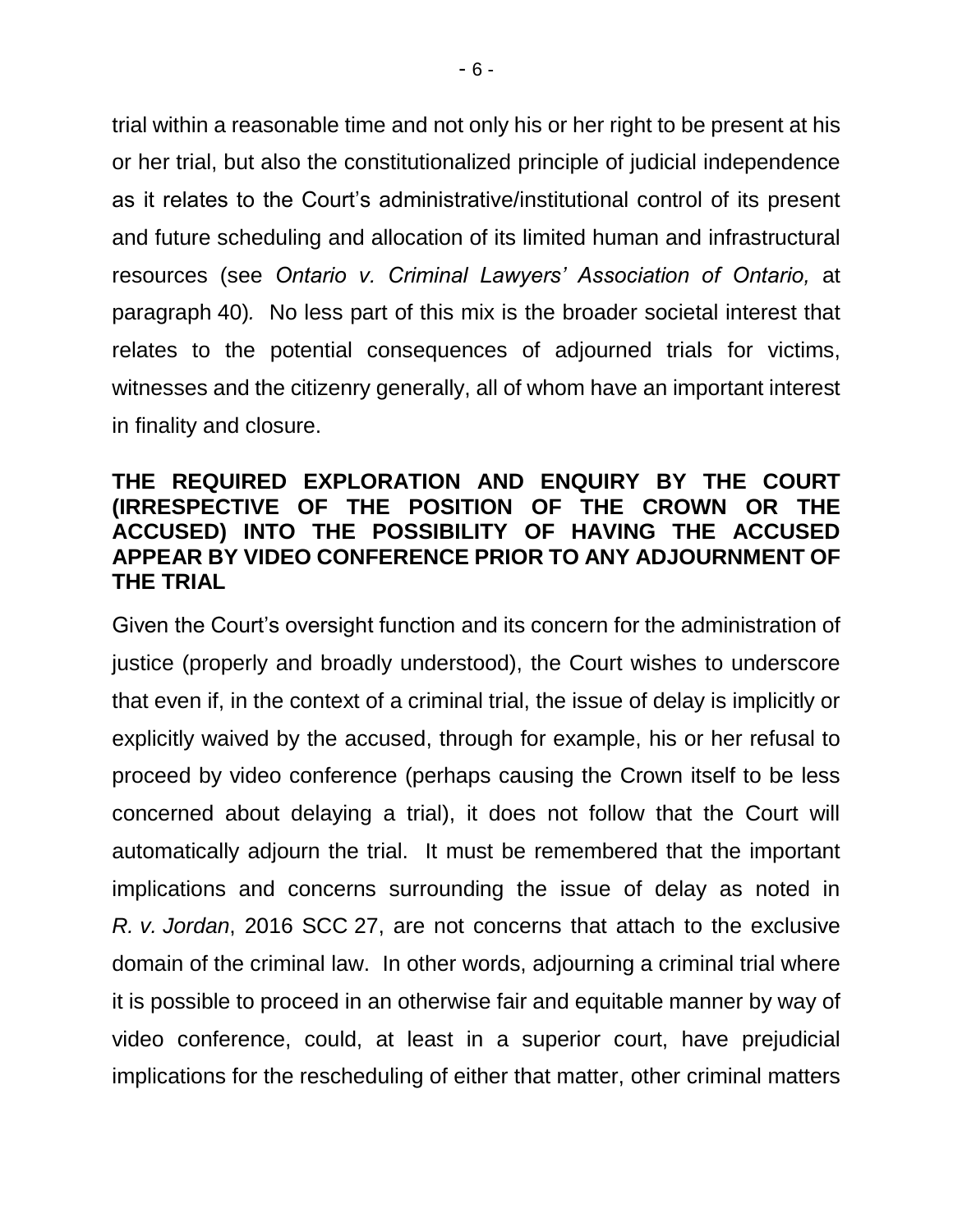or other matters generally under the Court's jurisdiction in relation to child protection, family or civil adjudications. In that sense, such an unnecessary delay brought about by an unjustified or unpersuasive opposition by either the Crown or the accused as it relates to the video conference option, can have broader, even if less obvious prejudicial implications, for the proper administration of justice.

To summarize, the proposed procedure discussed below in this Practice Direction, is designed to set out a process and a set of reference points that address what may well be situations of colliding rights and interests in a context where the Court must attempt to pursue and achieve the proper administration of justice. The Court must do so recognizing Parliament's clear intention to provide (where it is fair and equitable to do so) new and innovative technological alternatives that enhance both the access to and the delivery of justice. Parliament's clear intention in this regard is underscored and reflected in section 715.23(2), which provides that if a judge does not make an order for the use of a video conference under section 715.23(1), the judge must provide reasons for doing so.

# **PREMISES AND PRESUMPTIONS INFORMING THE COURT'S APPROACH TO THE ISSUE OF THE ACCUSED ATTENDING THE TRIAL BY VIDEO CONFERENCE**

As can be discerned from this Practice Direction and the discussion below, the following premises and in some cases, presumptions, inform the Court's approach to the issue of the accused attending his or her trial by video conference:

1. The Court will perform its oversight function prior to the adjournment of any criminal trial.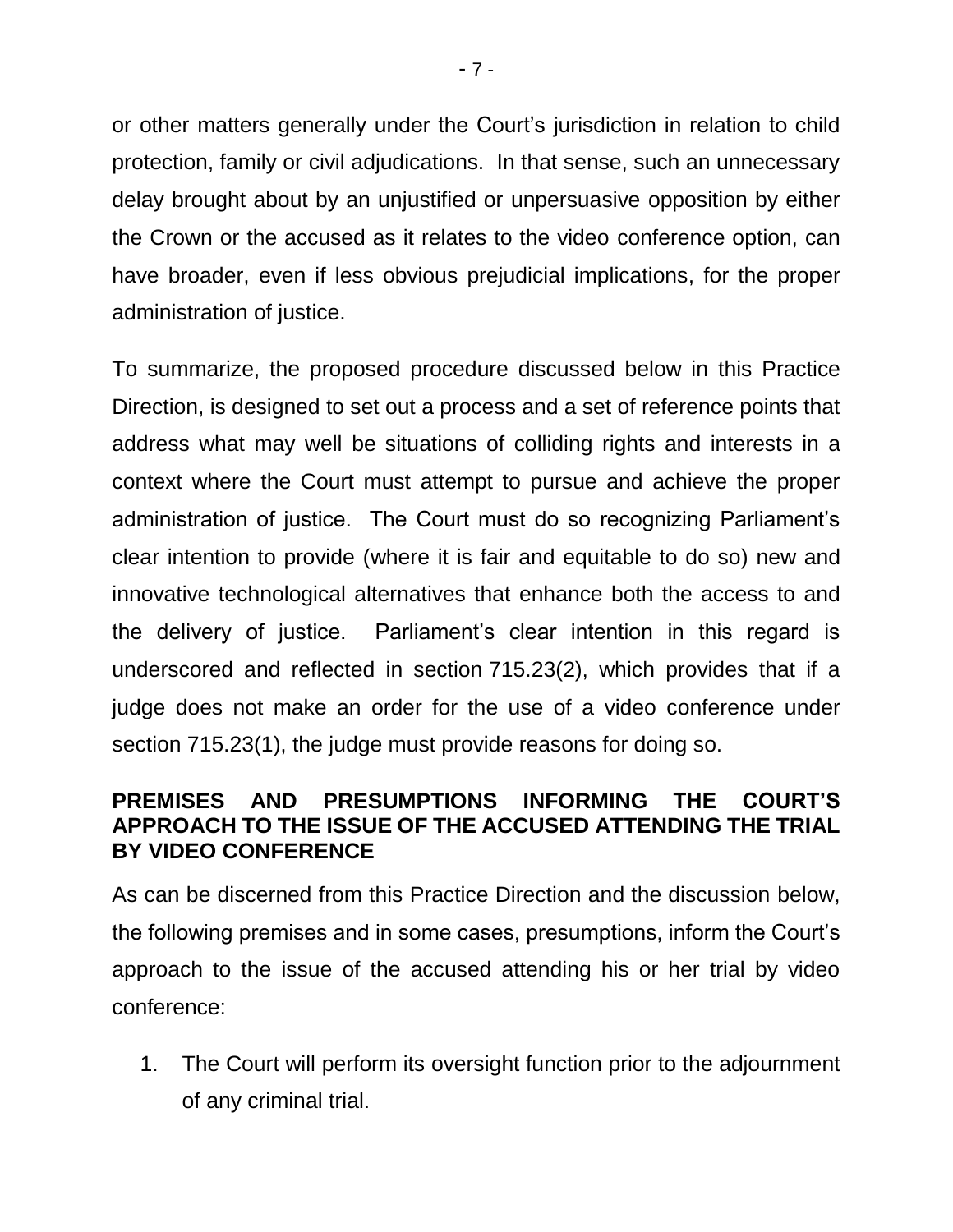- 2. Criminal trials are adjourned only by the Chief Justice or his or her designate in circumstances where there is a clear and in most such circumstances, an exceptional justification for doing so.
- 3. It is presumed that the accused shall be present in Court during the whole of his or her trial.
- 4. Prior to the adjournment of any criminal trial where an accused cannot be present at his or her trial, there must be an application to the Chief Justice or his or her designate consistent with the current practice. In that circumstance, irrespective of the positions of the parties, if the trial in question, but for the unavailability of the accused, is one which would or should not otherwise be adjourned, the Court will explore whether, pursuant to sections 715.22 and 715.23, the trial may proceed with the accused attending by video conference.
- 5. The threshold determination made by the Chief Justice or the Associate Chief Justice respecting whether the accused can attend his or her trial by video conference, will not be conditional upon the consent of the accused and/or the Crown, either individually or jointly expressed. There is nothing in section 715.22 nor section 715.23 that requires the consent of the accused or the Crown. While the consent of the accused will be a relevant factor, assuming that all other relevant factors in the provisions in question can be otherwise adequately addressed, including and most importantly those that inform the integrity and fairness of the trial, neither the accused nor the Crown will have what would amount to a *veto* with respect to the question of whether a trial will proceed where the trial in question, but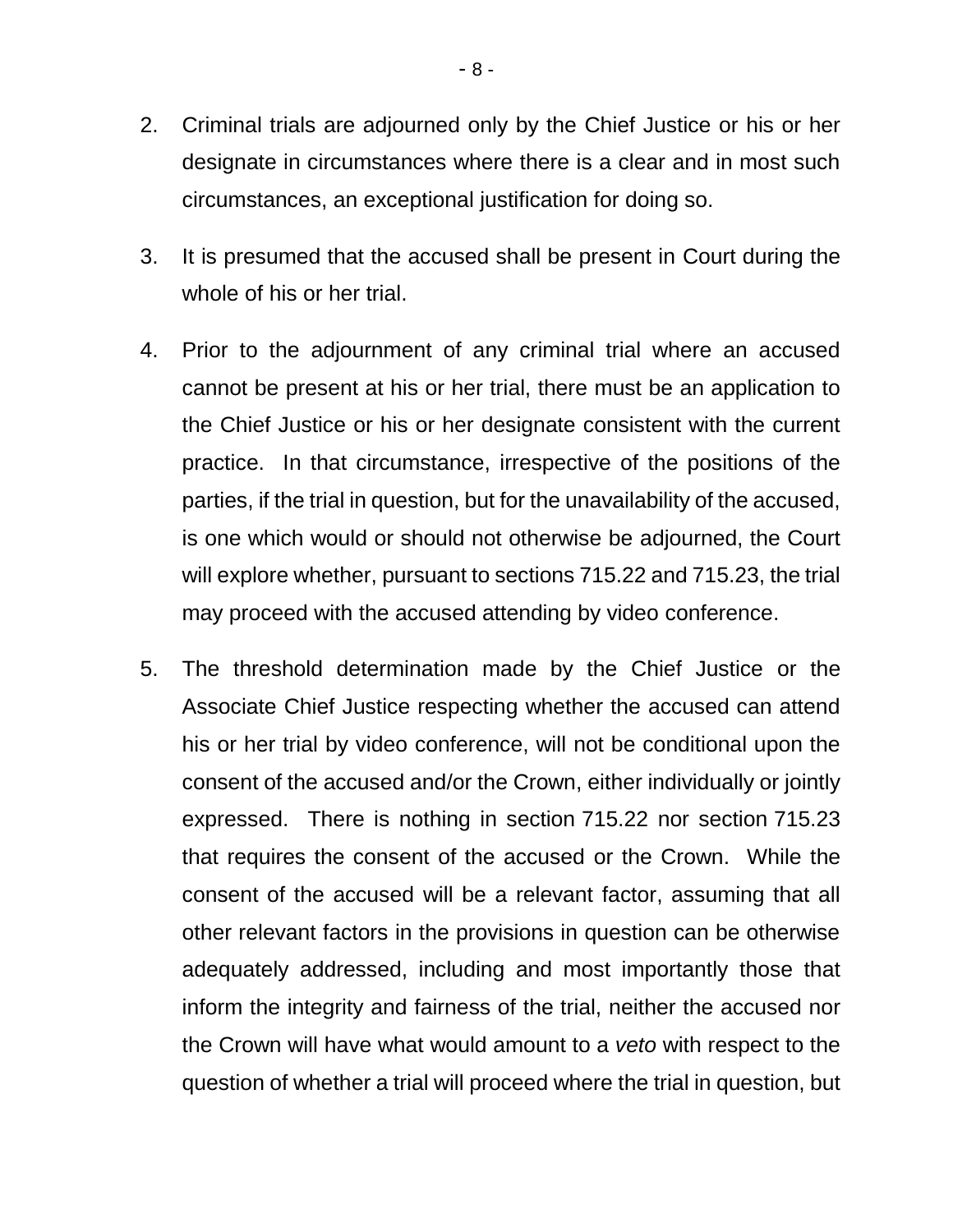for the unavailability of the accused, is one which would or should otherwise not be adjourned. In the circumstances of the present pandemic, a great many cases could potentially be adjourned if either the accused or the Crown could individually or jointly assert such a *veto*. In that context, the Court of Queen's Bench as a superior court, would be quickly deprived of both its powers of oversight in respect of its rota (thereby indirectly implicating one of the administrative and institutional dimensions of judicial independence) and its powers that flow from its inherent jurisdiction to ensure the proper unfolding of the administration of justice as the full scope of that concept was earlier explained.

#### **PROCEDURE TO BE FOLLOWED AND FACTORS TO BE CONSIDERED IN THOSE SITUATIONS WHERE AN ACCUSED IS UNABLE TO BE PRESENT IN COURT DURING THE WHOLE OF HIS OR HER TRIAL**

1. Where an accused cannot be present in Court during the whole of his or her trial and is able to appear remotely by video conference, an application is required to either adjourn the trial or for the accused to appear at the trial by video conference. That is, prior to the adjournment of any trial where an accused cannot be present at his or her trial and, but for that fact, the trial would or should otherwise not be adjourned, it will be determined whether the accused's trial may proceed with the accused appearing by video conference pursuant to sections 715.22 and 715.23(1). That application at first instance, is returnable before the Chief Justice, the Associate Chief Justice or their designate, who will provide a timely and summary "threshold" determination as to whether the presumption that the accused attend his or her trial in person has been displaced. If so, it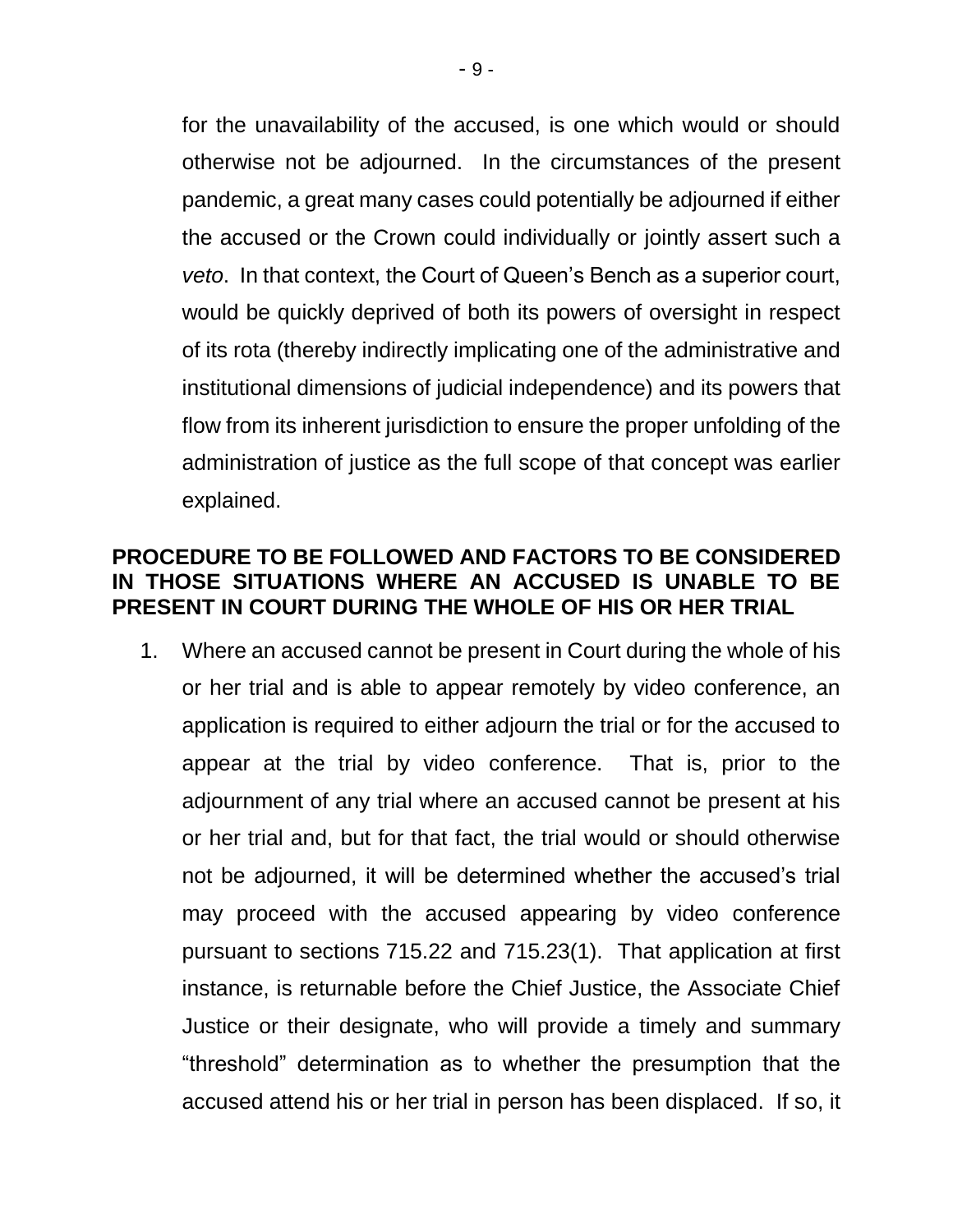will then be determined whether the accused will be permitted or required to appear at his or her trial by video conference. At this appearance, the following will be addressed:

- The reason why the accused cannot be present in Court during the whole of his or her trial.
- Where the reason is satisfactory, it will then be determined whether it would be appropriate for an accused to appear by video conference. That determination will be made having regard to all the circumstances including whether the integrity and fairness of the trial can be preserved and as well, having regard to those factors specifically outlined in section 715.23(1). Those factors are as follows:
	- a) the location and personal circumstances of the accused;
	- b) the costs that would be incurred if the accused were to appear personally;
	- c) the suitability of the location from where the accused will appear;
	- d) the accused's right to a fair and public hearing; and
	- e) the nature and seriousness of the offence.
- As part of the consideration of whether the integrity and fairness of the trial is preserved, it is expected that there will be the following basic assurances: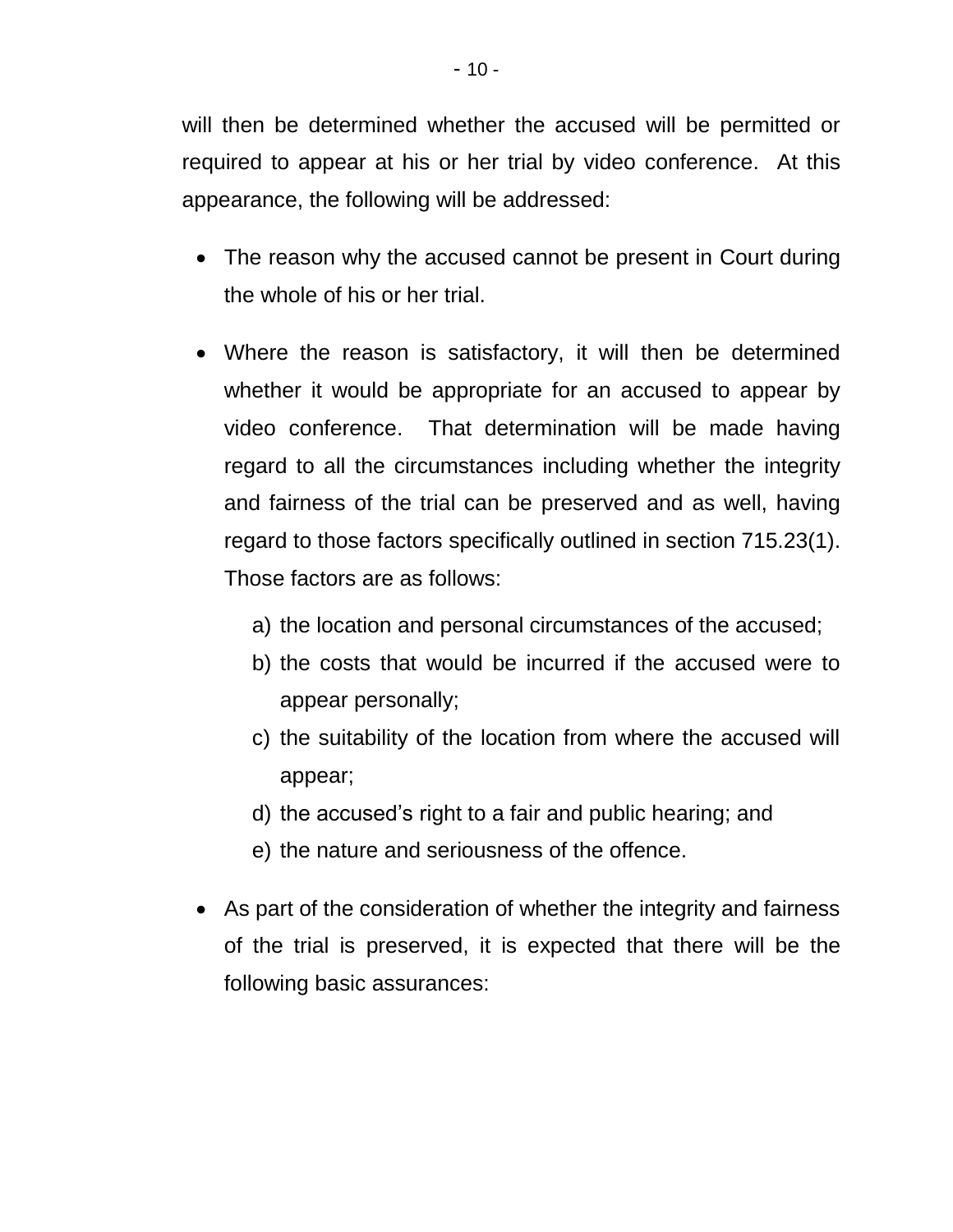- a) the accused is able to appear by video conference from his or her remote location and the Court is able to accommodate this appearance;
- b) all participants are able to see and hear each other;
- c) the accused is able to see and hear the evidence that is being presented at trial;
- d) the accused is able to reasonably communicate in private with his or her counsel throughout the trial; and
- e) there are no concerns about creating and preserving the Court record.

While the consent of the accused and/or the Crown may be relevant considerations, in the context of the pandemic, given the need to ensure the proper administration of justice and the Court's inherent jurisdiction and responsibility to do so, such consent will only be one factor amongst others, and will not be required or determinative. Even if one or both of the Crown and defence are opposed to the accused appearing at his or her trial by available video conference, it remains open to the presiding judge to require such a remote appearance where the integrity and fairness of the trial will be preserved.

If it is determined that an accused cannot otherwise be present at his or her trial and if it is determined upon the consideration of the relevant factors that the accused should not be permitted or required to attend his or her trial by video conference, the trial will be adjourned.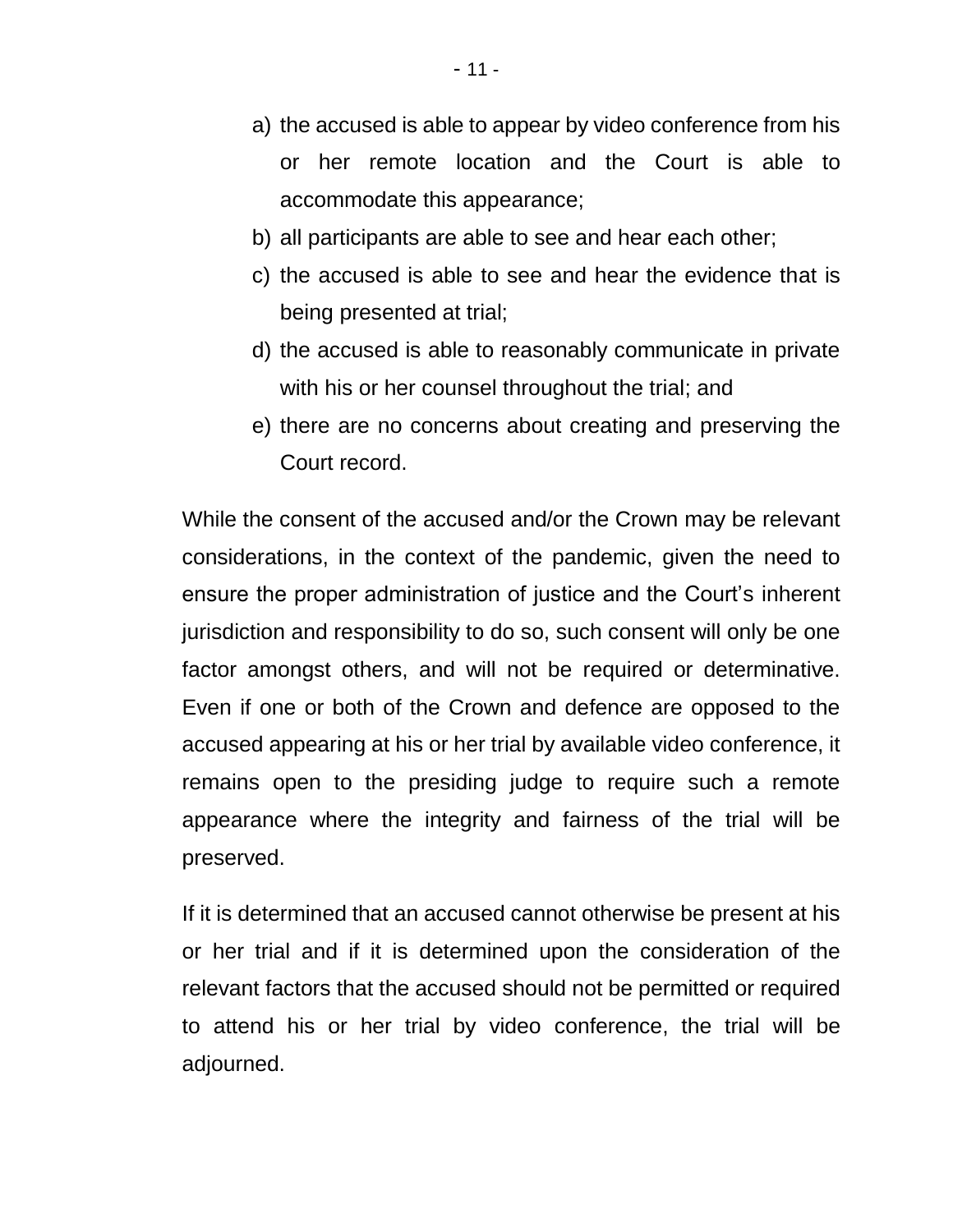If it is determined that an accused is permitted or required to appear at his or her trial by video conference, there will be a stipulation as to any limitations or measures required to ensure the integrity and fairness of the trial.

It is expected that by limiting this first instance appearance/application to the Chief Justice or the Associate Chief Justice, there will be a resulting and more helpful consistency, uniformity, predictability and transparency to the determination of these preliminary issues in advance of the trial. Most practitioners will welcome this approach for the anticipated clarity and principled predictability it will bring to a process which, particularly in the context of the fluid circumstances of the pandemic, will increasingly require quick responses from the Court.

2. Following any determination by the Chief Justice or Associate Chief Justice that the accused will be permitted or required to appear at his or her trial by video conference, it will be for the presiding trial judge to stipulate any measures required over and above what may have already been addressed so as to ensure the integrity and fairness of the trial. However, for the sake of predictability, absent new and exceptional circumstances, such refinements of procedure by the trial judge should not negate the earlier threshold and principled determination to have the trial proceed with the accused attending by video conference.